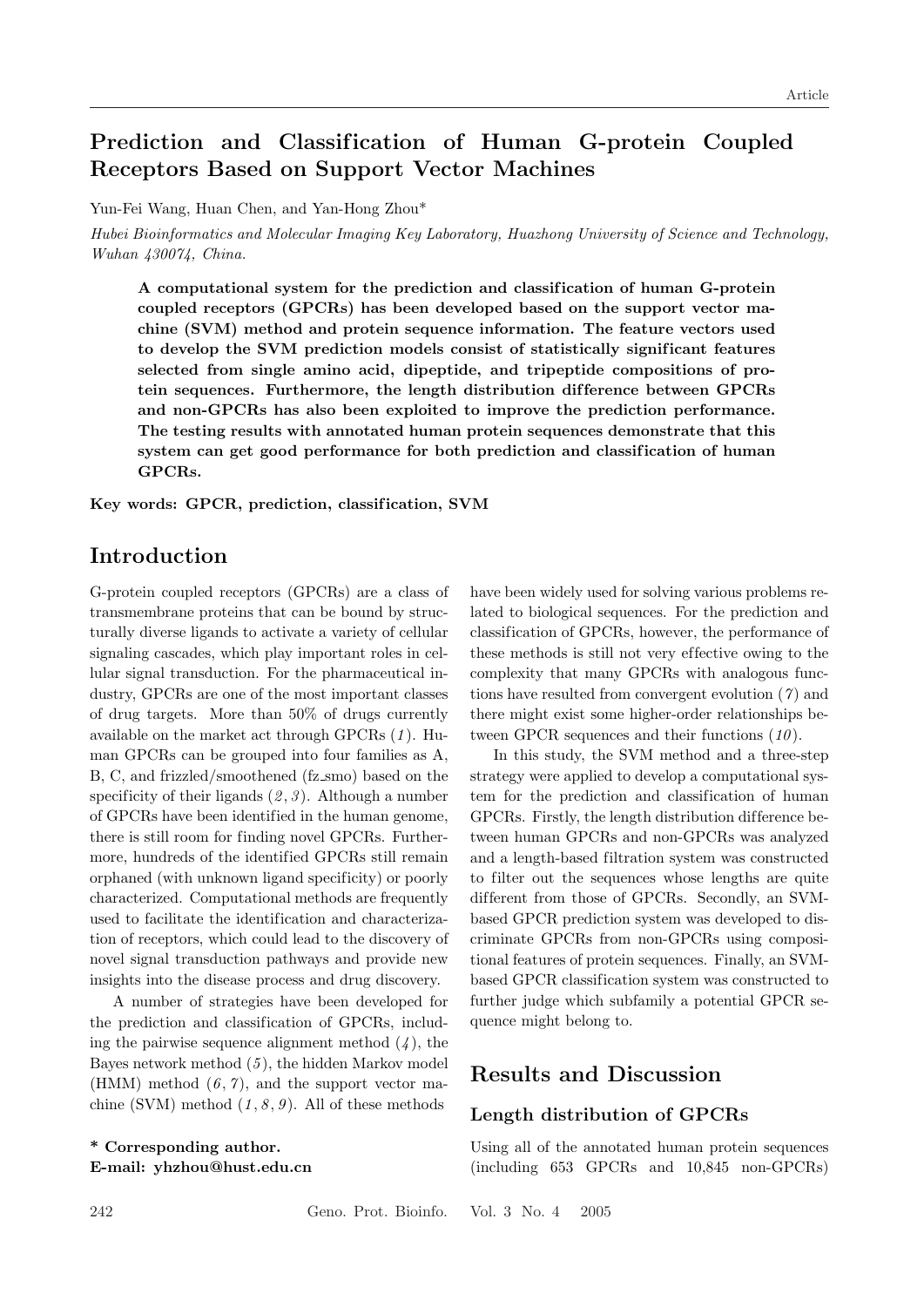provided by UniProt (ftp://cn.expasy.org/databases/ uniprot), the length distributions of GPCRs and non-GPCRs were analyzed in this study (Figure 1). It is clear that the length distribution of human GPCRs is quite different from that of non-GPCRs.

Based on the above length distribution difference between GPCRs and non-GPCRs, a filtration method was adopted to filter out the sequences whose lengths are quite different from those of GPCRs. By this method, nearly 1/3 non-GPCRs (3,119 out of 10,845) can be filtered out at the cost of missing only about 0.6% of GPCRs (4 out of 653). Furthermore, some of the filtered non-GPCRs belong to the non-GPCR transmembrane proteins that are usually difficult to be discriminated from GPCRs. Therefore, this length-based filtration method can improve the performance of GPCR prediction.

### Performance of GPCR prediction

For the prediction of GPCRs, an SVM-based system was developed using statistically filtered single amino acid and dipeptide composition features of protein sequences. The dataset used to train this system consisted of 597 GPCRs (positive samples) and 1,825 non-GPCRs (negative samples). To evaluate its prediction performance, this system was applied to discriminate the 653 human GPCRs from 10,845 non-

GPCRs. Three measures including sensitivity (Sn), specificity  $(S_p)$ , and Matthews correlation coefficient (MCC) were utilized to evaluate the prediction accuracy. Let TP (true positive) and TN (true negative) be the number of correctly predicted positive and negative samples, FP (false positive) and FN (false negative) be the number of incorrectly predicted positive and negative samples, respectively, then Sn, Sp, and MCC are defined as:

$$
Sn = TP/(TP + FN)
$$
  
\n
$$
Sp = TN/(TN + FP)
$$
  
\n
$$
MCC = \frac{TP \times TN - FP \times FN}{\sqrt{(TP + FP) \times (TP + FN) \times (TN + FP) \times (TN + FN)}}
$$

The results of discriminating 653 human GPCRs from 10,845 non-GPCRs are shown in Figure 2.

The results demonstrate that our GPCR prediction system can discriminate human GPCRs from non-GPCRs with a specificity of 97.2%, a sensitivity of 95.4%, and an MCC value of 0.96. This performance is very close to that of the method developed by Bhasin and Raghava  $(1)$  using dipeptide composition features and evaluated with the same datasets. In addition, further analysis of prediction results reveals that the false positives are mainly other transmembrane proteins, suggesting that how to distinguish GPCRs from other transmembrane proteins is important for further improving the performance of GPCR prediction.



Fig. 1 The length distributions of human GPCRs (A) and non-GPCRs (B).



Fig. 2 The results of discriminating 653 human GPCRs from 10,845 non-GPCRs.

Geno. Prot. Bioinfo. Vol. 3 No. 4 2005 243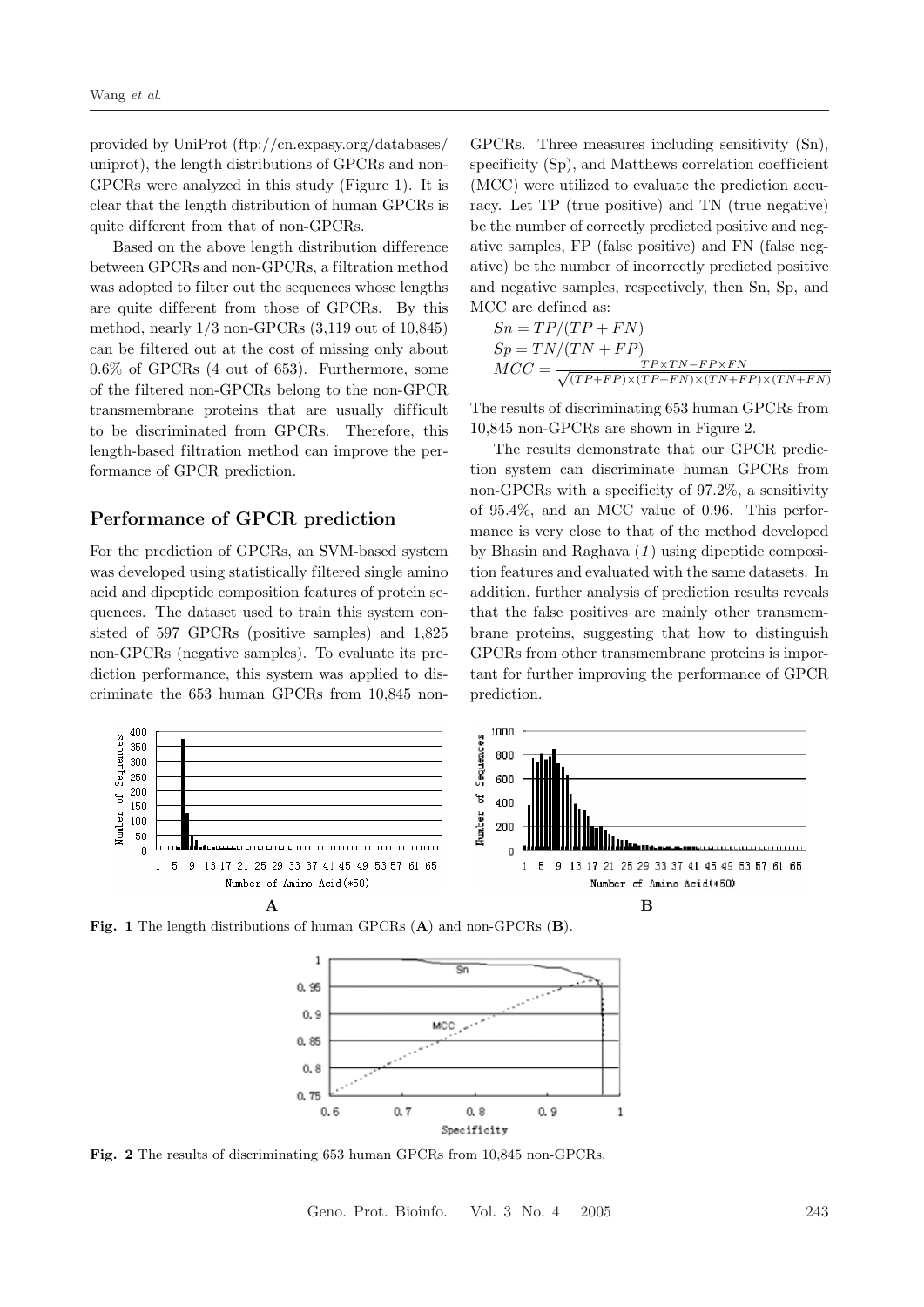### Performance of GPCR classification

For the classification of GPCRs, an SVM-based system was developed using statistically filtered single amino acid, dipeptide, and tripeptide composition features of protein sequences. A dataset containing all of the 451 ligand-known huamn GPCRs (395 for family A, 30 for family B, 15 for family C, and 11 for family fz\_smo) was used to train and test this system. The measures to evaluate the classification performance include Sn, Sp, and accuracy (Acc), which is defined as:

$$
Acc = (TP + TN)/(TP + TN + FP + FN)
$$

The classification performance of this system is given in Table 1. For the purpose of comparison, the performance of Bhasin and Raghava's method  $(1)$  when tested with the same data and evaluated with the same measures is also shown in Table 1. The results demonstrate that the classification performance of our system is better than that of Bhasin and Raghava's method that only exploits dipeptide composition features, suggesting that our method, which selects suitable features from single amino acid, dipeptide, and tripeptide composition features, is more ef fective for GPCR classification.

## Materials and Methods

### System flowchart for GPCR prediction and classif ication

Figure 3 is the system flowchart for GPCR prediction and classification, which includes three steps: (1) Using a length-based filtration system to filter out sequences whose lengths are quite dif ferent from those of GPCRs. (2) Using a GPCR prediction system to discriminate GPCRs from non-GPCRs. (3) Using a GPCR classification system to judge which subfamily a potential GPCR sequence might belong to.

Table 1 Performance Comparison of Human GPCR Classif ication

| Family | Our method |       |       | Bhasin and Raghava's method |             |       |
|--------|------------|-------|-------|-----------------------------|-------------|-------|
|        | Acc        | Sp    | Sn    | Acc                         | $_{\rm Sp}$ | Sn    |
| А      | 0.995      | 0.992 |       | 0.995                       | 0.992       |       |
| В      | 0.989      |       | 0.967 | 0.966                       |             | 0.900 |
| С      |            |       |       | 0.897                       |             | 0.400 |
| fz_smo | 0.979      |       | 0.917 | 0.938                       |             | 0.750 |



Fig. 3 System flowchart for GPCR prediction and classification.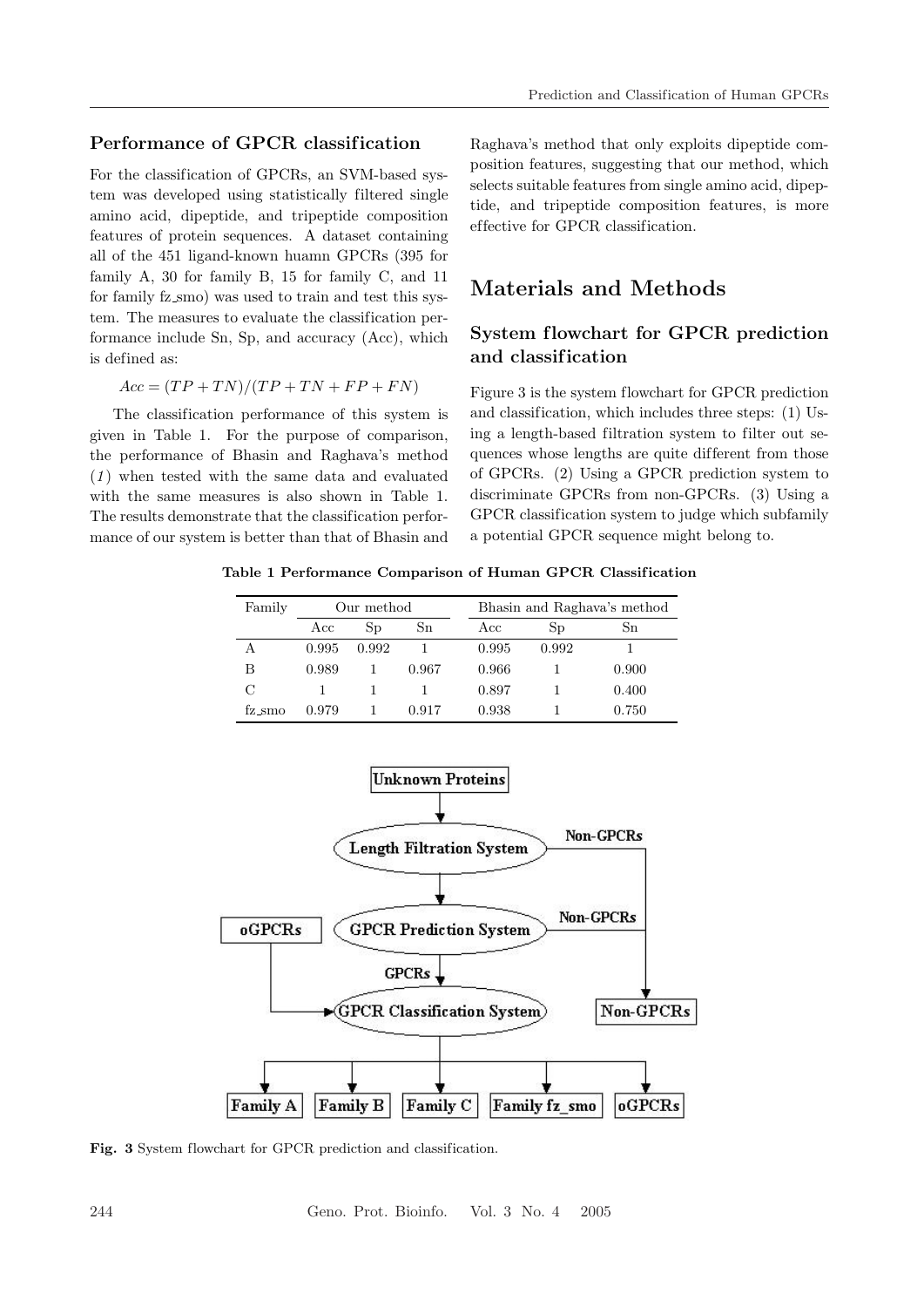#### Length-based filtration system

According to the length distribution difference between human GPCRs and non-GPCRs as shown in Figure 1, a simple determinant function is currently adopted in the length-based filtration system to filter out sequences whose lengths are quite different from those of GPCRs. That is, protein sequences shorter than 250 amino acids or longer than 1,600 amino acids are considered as non-GPCRs. However, it might be a better solution to build a probabilistic model for the length distribution and to consider it as an additional feature in the GPCR prediction system.

### GPCR prediction system

The GPCR prediction system is based on an SVM model with the feature vector consisting of statistically filtered single amino acid and dipeptide composition features of protein sequences. The datasets used to develop this system consisted of 597 positives samples selected from all 653 annotated human GPCRs by excluding fragments and redundant sequences, and 1,825 negative samples randomly selected from human non-GPCRs according to the length distribution of GPCRs. The selection of suit-

able features is the kernel for developing an ef fective prediction model. Previous studies have revealed that the dipeptide composition feature seems to be significant for discriminating GPCRs from non-GPCRs  $(1)$ . However, we found that some of the 400 dipeptide compositions exhibit insignificant differences between GPCRs and non-GPCRs, and that adding single amino acid composition features could improve the prediction performance of SVM models. To select significant features for GPCR prediction, the following method was used in this study to calculate the significance value for each of the single amino acid and dipeptide composition features. For a feature  $x$ , its significance value  $u$  is defined as:

$$
u(x) = \frac{|\mu(x)_{G} - \mu(x)_{N}|}{\sqrt{\frac{\sigma(x)_{G}^{2}}{n_{G}} + \frac{\sigma(x)_{N}^{2}}{n_{N}}}}
$$

where  $G$  and  $N$  denote GPCRs and non-GPCRs, respectively;  $\mu$  is the average frequency of feature x;  $\sigma$ is the variance of feature  $x$ ; and  $n$  is the number of samples. The  $u$  value distributions for single amino acid and dipeptide composition features are shown in Figures 4 and 5, respectively. In this study, features with  $u$  value higher than 10 were selected for developing the GPCR prediction model.



Fig. 4 The  $\mu$  value distribution of single amino acid composition features.



Fig. 5 The  $\mu$  value distribution of dipeptide composition features.